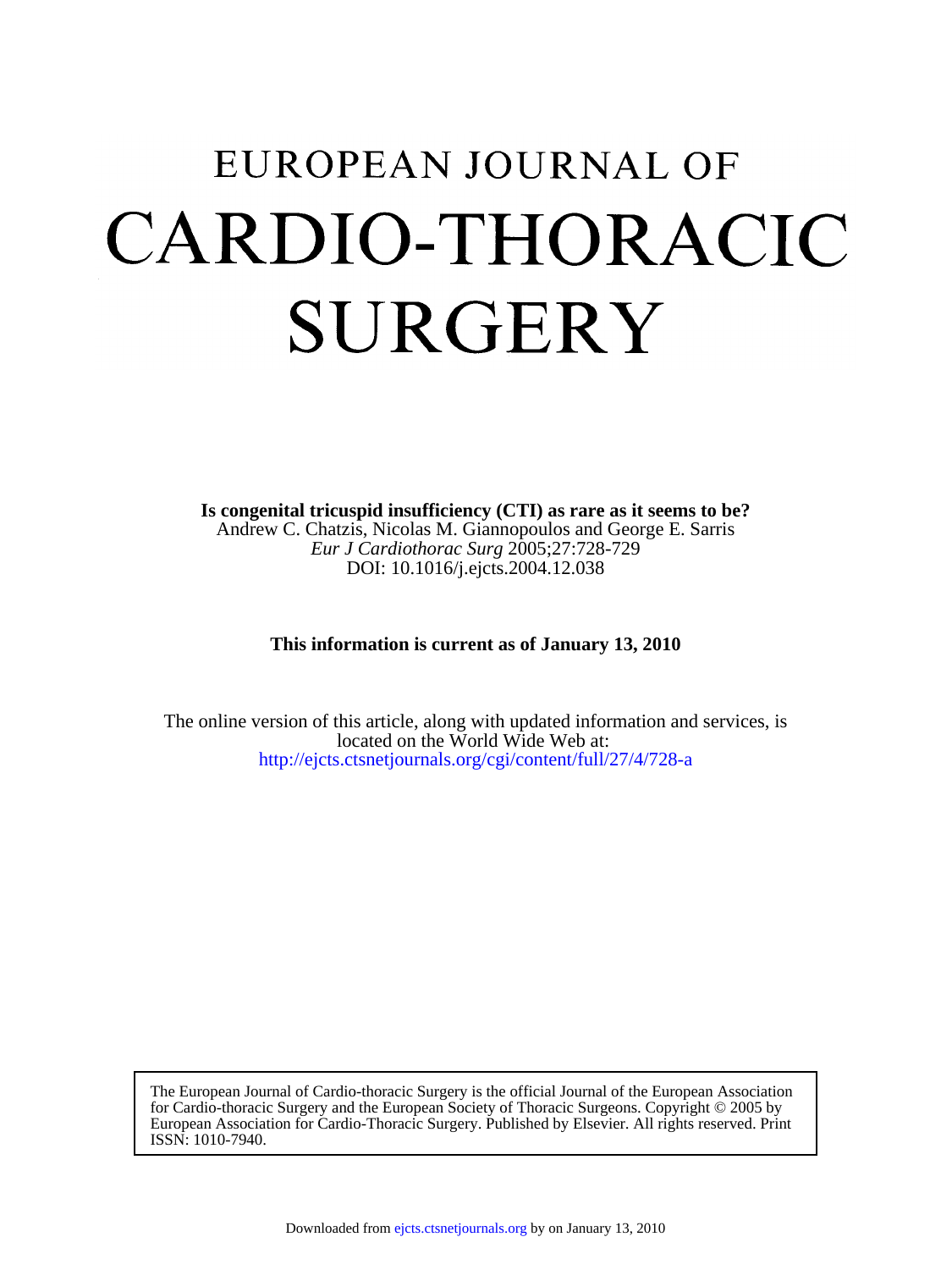#### Reply to the Letter to the Editor

#### Reply to von Heymann et al.

Maher N. Shuhaibar\* Cork University Hospital, Cork, Ireland

Received 10 January 2005; accepted 12 January 2005

Keywords: Heparin; ACT; Cardiopulmonary bypass; Blood loss; Activation; Coagulation

I would like to thank Dr von Heymann [1] and colleagues for this interesting interaction.

Let me start by confirming to Dr von Heymann the following

1. Pre operative coagulation assessment were done and patients on anticoagulation or abnormal results were excluded from the study.

2. We did take into consideration Gibbs [2] paper. This is one of the reasons why we continue with aspirin till the day of the operation in all patients. Gibbs paper confirms the universal inhibition of platelet function by aspirin. And since Aspirin inhibition to platelet function is irreversible, the individual variability in platelet function reflects the rate of regaining function by producing new platelets.

3. The other aim of inhibiting platelet is to cancel out their contribution to the activation of neutrophils and hence a beneficial effect on the inflammatory response.

4. There is no strong evidence [3] today to suggest that a decrease in anti thrombin III levels will translate into a decrease in soluble Fibrin level which is the end point of the clotting cascade and have the real effect in haemostasis.

5. The results from Despotis [4] paper can not be compared with ours, his population is smaller and different (re-operations vs. primary CABG).

All in all this is a large study which we set out to exclude most of the confounding variables rather than trying to give plausible explanations. Activated Clotting Time measurement is still in use by the majority despite its critics. The clotting cascade remains a complex multi-factorial system that we have yet to elucidate comprehensively. ACT is a simple test and a good indicator of the haemostatic system. What we tried to say was simple, can we use less heparin to achieve the same target ACT. We proved that we can. Whether our observation; of less post operative blood loss; is only due to less heparin. That has to be teased out further.

#### References

- [1] von Heymann C, Krimphove M, Spies C. Lower dose of heparin for cardiopulmonary bypass is not necessarily associated with lower drainage loss. Eur J Cardiothorac 2005;27:727.
- [2] Gibbs NM, Weightman WM, Thackray NM, Michalopoulos N, Weidmann C. The effects of recent aspirin ingestion on platelet function in cardiac surgical patients. J Cardiothorac Vasc Anesth 2001;15:55–9.
- [3] Koster A, Fischer T, Praus M, Haberzettl H, Kuebler WM, Hetzer R, Kuppe H. Hemostatic activation and inflammatory response during cardiopulmonary bypass-impact of heparin management. Anesthesiology 2002;97:837–41.
- [4] Despotis GJ, Joist JH, Hogue CW, Alsoufiev A, Joiner-Maier D, Santoro SA, Spitznagel E, Weitz JI, Goodnough LT. More effective suppression of hemostatic system activation in patients undergoing cardiac surgery by heparin dosing based on heparin blood concentrations rather than ACT. Thromb Haemost 1996;76:902–8.

\*Address: Department of Cardiac Surgery, St. James's Hospital, Dublin 8, Ireland. Tel.:  $+353 87 2244262$ ; fax:  $+353 1 2130971$ .

E-mail address: msampca@msn.com

doi:10.1016/j.ejcts.2005.01.021

#### Letter to the Editor

Is congenital tricuspid insufficiency (CTI) as rare as it seems to be?

> Andrew C. Chatzis\*, Nicolas M. Giannopoulos, George E. Sarris Department of Paediatric and Congenital Cardiac Surgery, Onassis Cardiac Surgery Center, Athens, Greece

Received 25 November 2004; accepted 23 December 2004; Available online 1 February 2005

Keywords: Congenital; Tricuspid insufficiency; Absent pericardium

We read with interest the report of severe tricuspid insufficiency in a case of partial absence of the left pericardium presented by Goetz et al. [1]. We have recently reported a rare similar case of a 37-year-old male yet with absence of the right pericardium [2]. In spite the fact that right pericardial defects do not affect cardiac position in any way, our patient had severe tricuspid regurgitation which we felt was congenital tricuspid insufficiency (CTI) due not only to significant annular dilatation (a chief feature of CTI), but also to dysplastic, deficient leaflet tissue [3–5].

In the case reported by Goetz et al. [1], the leaflets appeared normal and disruption of the valve was attributed to heart displacement and stretching alone. However, we believe that one should also consider the contribution of a congenital element to the dilatation of the tricuspid annulus, unrelated to cardiac displacement.

#### References

- [1] Goetz WA, Liebold A, Vogt F, Birnbaum DE. Tricuspid valve repair in a case with congenital absence of left thoracic pericardium. Eur J Cardiothorac Surg 2004;26:848–9.
- [2] Chatzis AC, Giannopoulos NM, Sarris GE. Isolated congenital tricuspid insufficiency associated with right-sided congenital partial absence of the pericardium. J Heart Valve Dis 2004;13(5): 790–1.
- [3] Aaron BL, Mills M, Lower RR. Congenital tricuspid insufficiency: definition and review. Chest 1976;69:637–41.
- [4] Katogi T, Aeba R, Ito T, Goto T, Cho Y, Ueda T, Kawada S. Surgical management of isolated congenital tricuspid regurgitation. Ann Thorac Surg 1998;66:1571–4.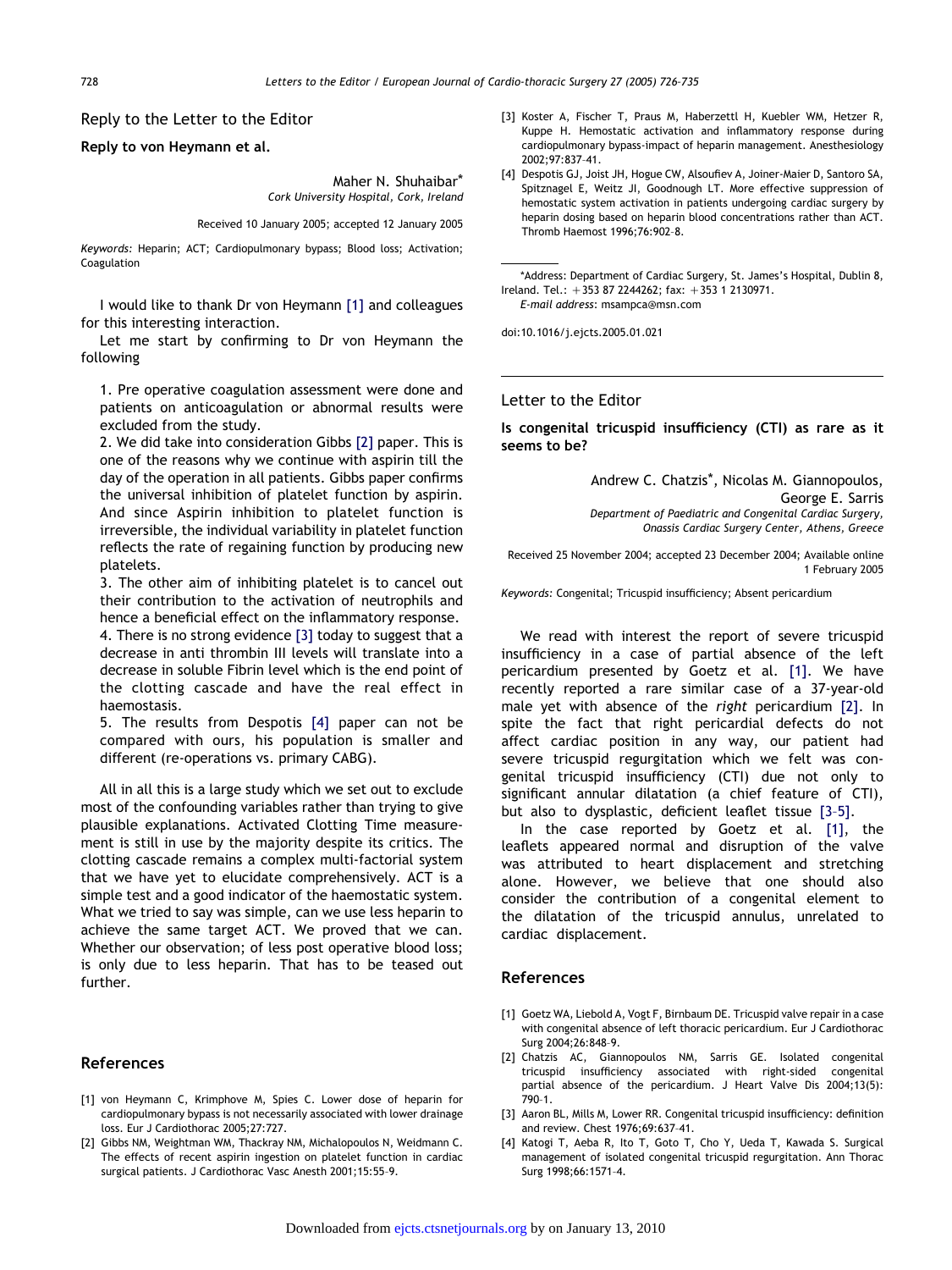[5] Marui A, Mochizuki T, Mitsui N, Koyama T, Horibe M. Isolated tricuspid regurgitation caused by a dilated tricuspid annulus. Ann Thorac Surg 1998; 66:560–2.

\*Corresponding author. Address: 356 Sygrou Ave, 17674 Kallithea, Athens, Greece. Tel:  $+30$  310 9493855; fax:  $+30$  210 9607462. E-mail address: achatzis@otenet.gr (A.C. Chatzis)

doi:10.1016/j.ejcts.2004.12.038

# Reply to the Letter to the Editor

#### Reply to Chatzis et al.

Wolfgang A. Goetz<sup>a,</sup>\*, Andreas Liebold<sup>b</sup>, Dietrich E. Birnbaum<sup>a</sup> <sup>a</sup>Department of Cardiothoracic Surgery, University Hospital, Regensburg, Germany **b** Department of Cardiothoracic Surgery, University of Rostock, Germany

Received 22 December 2004; accepted 23 December 2004; Available online 1 February 2005

Keywords: Absent pericardium; Congenital; Tricuspid insufficiency

Thank you for your Letter to the Editor [1] regarding our report 'Tricuspid valve repair in a case with congenital absence of left thoracic pericardium'. We appreciate your comments and agree that congenital elements in partial and complete absence of pericardum must be considered. Associated anomalies including mitral stenosis, atrial septal defect, patent ductus arteriosus and tetralogy of Fallot can be found in about 30% of the cases reported with congenital pericardial defect [2–4]. A case of congenital tricuspid valve insufficiency or Ebstein anomaly associated with a pericardial defect was not reported yet. You presented recently the first case of congenital tricuspid insufficiency associated with partial absence of the right-sides pericardium.

In our case we reported the tricuspid annulus was widely dilated due to heart displacement and stretching of the right ventricular anterior wall. The tricuspid valve leaflets appeared of normal structure. The anterior tricuspid leaflet had a normal size and shape but was disrupted from the tricuspid annulus. There existed no further congenital anomalies in this case beside the absence of left thoracic pericardium.

It is to emphasize that any larger pericardial defect including right sided absence of pericardium has an impact on the geometry of the heart and may alter the integrity and function of the atrioventricular valves although a major cardiac displacement is not apparent. In addition we have to be aware that the risk for valvular endocarditis is increased in valvular heart disease and observed valvular thickening or attenuation can be caused by endocarditis [5].

#### References

[1] Chatzis AC, Giannopoulos NM, Sarris GE. Is congenital tricuspid insufficiency (CTI) as rare as it seems to be? Eur J Cardiothorac Surg 2005;27:728–729.

- [2] Gray SW, Skandalakis JE. The embryological basis for the treatment of congenital defects. In: Gray SW, Skandalakis JE, editors. Embryology for surgeons. Philadelphia: W.B. Saunders; 1972.
- [3] van Son JA, Danielson GK, Schaff HV, Mullany CJ, Julsrud PR, Breen JF. Congenital partial and complete absence of the pericardium. Mayo Clin Proc 1993;68:743–7.
- [4] Southworth H, Stevenson CS. Congenital defects of the pericardium. Arch Int Med 1938;61:223–40.
- [5] Horstkotte D, Follath F, Gutschik E, Lengyel M, Oto A, Pavie A, Soler-Soler J, Thiene G, von Graevenitz A. The task force on infective endocarditis of the European society of cardiology. Eur Heart J 2004;25: 267–76.

E-mail address: wolfgang.goetz@klinik.uni-regensburg.de (W.A. Goetz)

doi:10.1016/j.ejcts.2004.12.039

### Letter to the Editor

The effect of single low-dose methylprednisolone on the cardiopulmonary bypass-induced inflammatory response

> Serdar Ener\*, Mert Yilmaz Department of Cardiovascular Surgery, Medical Faculty, Uludag University, Gorukle, 16059 Bursa, Turkey

Received 1 December 2004; accepted 6 January 2005; Available online 1 February 2005

Keywords: Methylprednisolone; interleukins; Coronary surgery; Cardiopulmonary bypass

We read with great interest the article by Bourbon and colleagues [\[1\].](#page--1-0) Systemic inflammatory response (SIR) related to cardiac surgery is a complex process with several triggering factors. Anaesthetic agents, many drugs used in the perioperative period, extracorporeal circulation techniques and specific equipment, transfusion of blood and/or blood products, myocardial preservation methods, unavoidable myocardial injury that was not defined as perioperative myocardial infarction with the usual criteria, as well as many other characteristics belonging to the patient have an interreactive effect on SIR. We suppose that many variables should be taken into account in both the design and analysis of such studies, and should be reported in detail. Unfortunately, there is no explanation regarding anaesthetic technique and drugs, information on blood and/or blood product usage and their distribution according to the groups in this article.

Although there is only one statistical test 'Mann–Whitney U' that is properly selected for comparison of different groups mentioned in the Methods Section (2.6), this report contains statistical analysis of serial measurements in time within groups.

One of the important findings of this study [\[1\]](#page--1-0) is the early (aortic post-declamping) peak of oxygen free radical (OFR) level (Fig. 4). However, this may be in association with myocardial injury that needs to be questioned. This relation could be enlightened by high specific markers of myocardial injury such as Troponin T or Troponin I enzyme assessment. Conventional coronary artery bypass surgery is successfully performed in most patients without major complication,